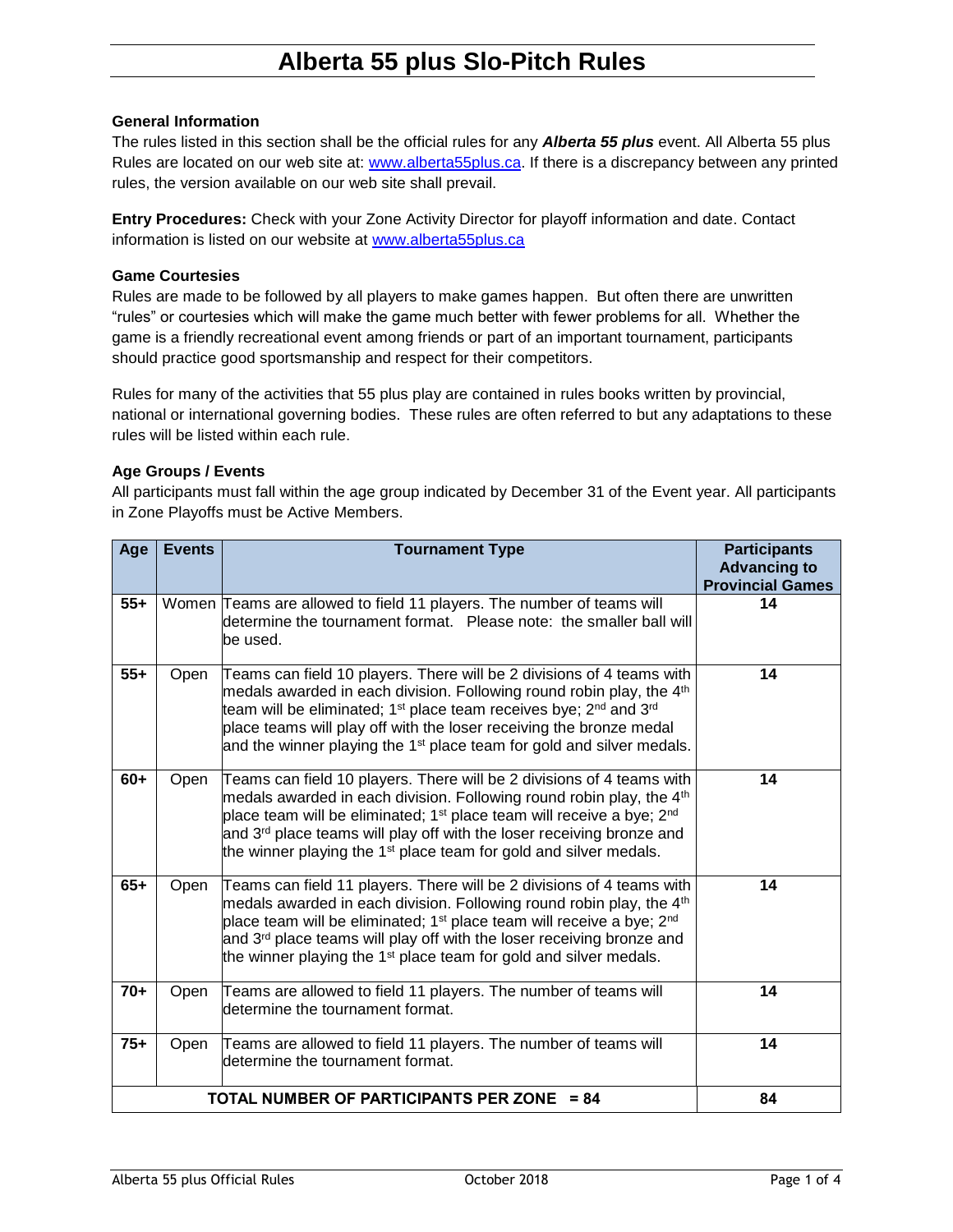Slo-Pitch National (SPN) Rules as modified by Alberta 55 plus will govern play.

#### **Rules**

- 1. Each Zone team will submit a team roster of 14 players plus two alternates. The alternates may be used to substitute if a player is unable to attend the Games. All substitutions must be made no later than the day before the Games registration date. A player cannot register on more than one roster.
- 2. If a team has a non-playing coach, this person must be included in the 14-person team roster.
- 3. If all the players on the team are in the batting line-up and one is injured, unable to play, no automatic out will be assessed.
- 4. All players MUST have a number on their uniform. Three line-up cards will be used for each game. One copy of the line-up is for the Official Scorekeeper or Umpire, one copy for the opposing team and one copy for the home team.
- 5. All team scorekeepers, other than the Official Scorekeepers, must carry a current year membership (waiver signed) to be on the players' bench.
- 6. Because of the potential for serious injuries, pitchers are strongly advised to wear face masks and/or head protection gear.
- 7. All competitors on a Zone team must have their permanent residence in that Zone.
- 8. Extra players (EP) may be used in each game and must be put on the line-up card for each game.
- 9. Substitute players may be inserted without having first played in the field.
- 10. A player in the starting line-up can be removed and may re-enter the game for the player that replaced him/her, once during the game, in the same spot in the batting line-up.
- 11. A) Unlimited courtesy runners are allowed, but a player can only be used once as a courtesy runner in an inning. The courtesy runner must be inserted at the first stoppage of play and at the base the batter attained during the play. If a courtesy runner, that is an EP, is used as a runner, that means he is now in the line-up and the player he is running for is now out of the line up but may re-enter the game under the re-entry rule. Courtesy runners shall not be replaced by another courtesy runner in the same inning.

B) If a courtesy runner is a runner from home, he/she must start 6 feet behind a line that extends from the  $3<sup>rd</sup>$  base line and may run only as far as first base on the first hit. The courtesy runner cannot advance beyond first base on an overthrow. If the courtesy runner attempts to run to 2<sup>nd</sup> or  $3<sup>rd</sup>$  base and subsequently causes confusion on the defensive team, interference is to be called on the courtesy runner.

C) Courtesy runners (55+ Women, 55+, 60+ and 65+ Divisions) may run from home if both coaches agree, prior to the start of the game.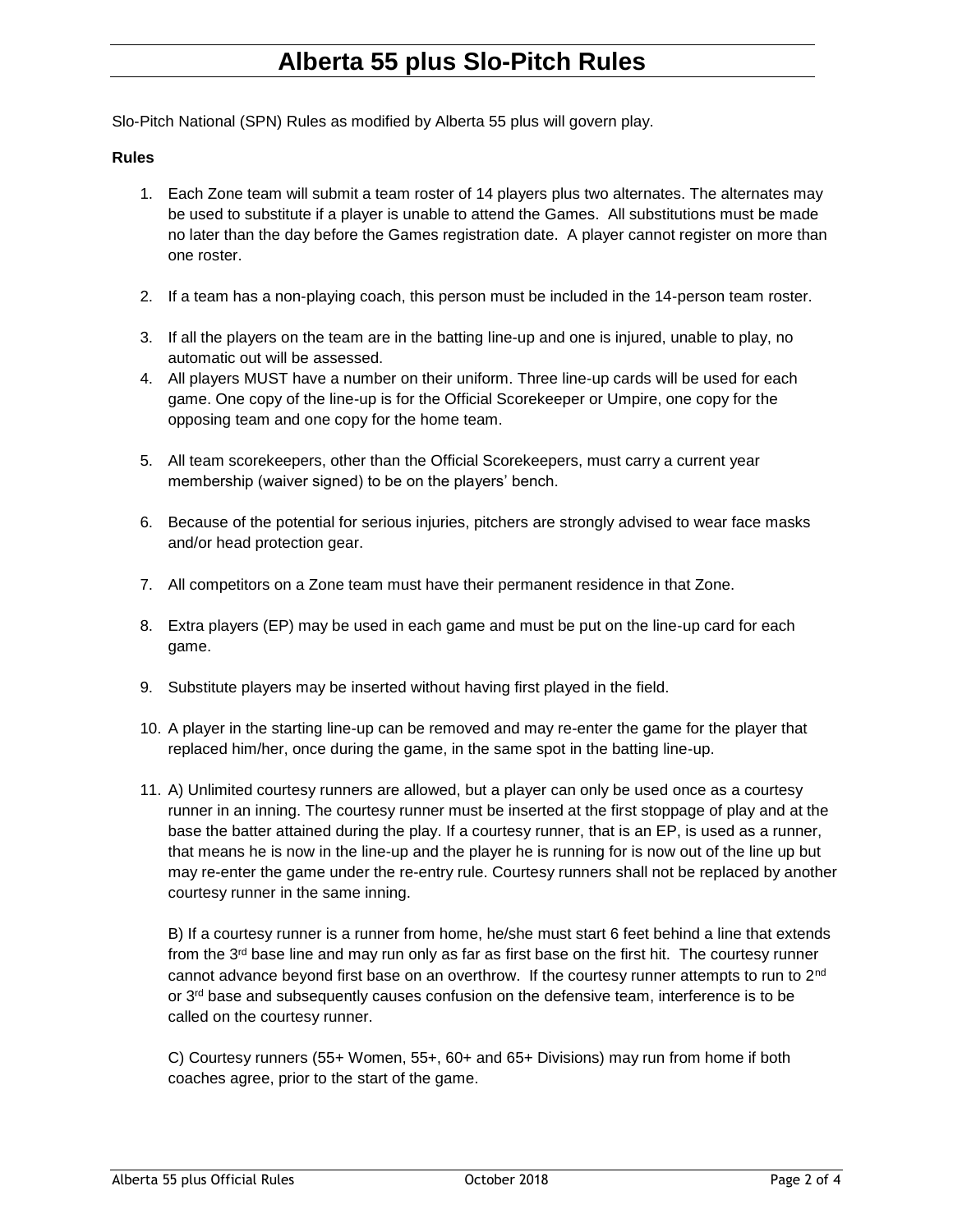D) In the 70+ and 75+ Divisions, a courtesy runner from home plate may be used at the coach's discretion. Consent of the opposing coach is not required.

- 12. It is recommended that the outfield fence, measured from the home plate to the outfield fence, be a distance of minimum two hundred fifty feet (250').
- 13. Home plate, also known as strike plate, is to be a mat or wooden board 2 feet wide by 3 feet long. The front of the rectangular mat or board will be placed to cover the original home plate and the back of the mat or board will extend outside of the diamond foul lines directly between the batter's boxes.
- 14. A legally delivered ball striking any part of the strike mat or board before it touches the ground is a strike regardless of the direction the ball deflects.
- 15. To be called a strike, the minimum height of a pitched ball shall be 6 feet and the maximum height shall be 12 feet and it must make contact with the strike board. A ball hitting the mat or board after being struck by the batter is considered to be a fair ball if it goes fair and/or comes to rest on the mat or board.
- 16. The bases are to be 65 feet apart.
- 17. The pitching distance may be from 50 65 feet from the back of the original home plate within the 24-inch pitching plate width.
- 18. A safe line at home plate is a 10-foot line extending in foul territory from the front corner of the strike mat perpendicular to the  $3<sup>rd</sup>$  base line. A runner, to be safe, must have his foot on the ground on the safe line or on the ground over the safe line before the ball is caught. If the runner touches the strike mat or board, he/she is an automatic out.
- 19. The commitment line is 45 feet from 3rd base (20 feet from home plate).
- 20. There is to be no tag by the catcher between the commitment line and the safe line.
- 21. No metal cleats will be allowed. Offending players will be ejected.
- 22. A safe base at first is mandatory. A runner must touch the outside of the safe base (orange) at first base, unless there is no play at first base. If there is no play at first, the first baseman is to give the runner the inner part of the safe base (white) regardless of whether the runner is proceeding to second base.
- 23. A runner may step off any base after the pitched ball has struck the ground or passed through the plane of the strike board without being called out.
- 24. Sliding is allowed on second and third base only.
- 25. Bunting is not allowed.
- 26. The five-run rule per inning is in effect, except for the last or extra innings, which are open innings.